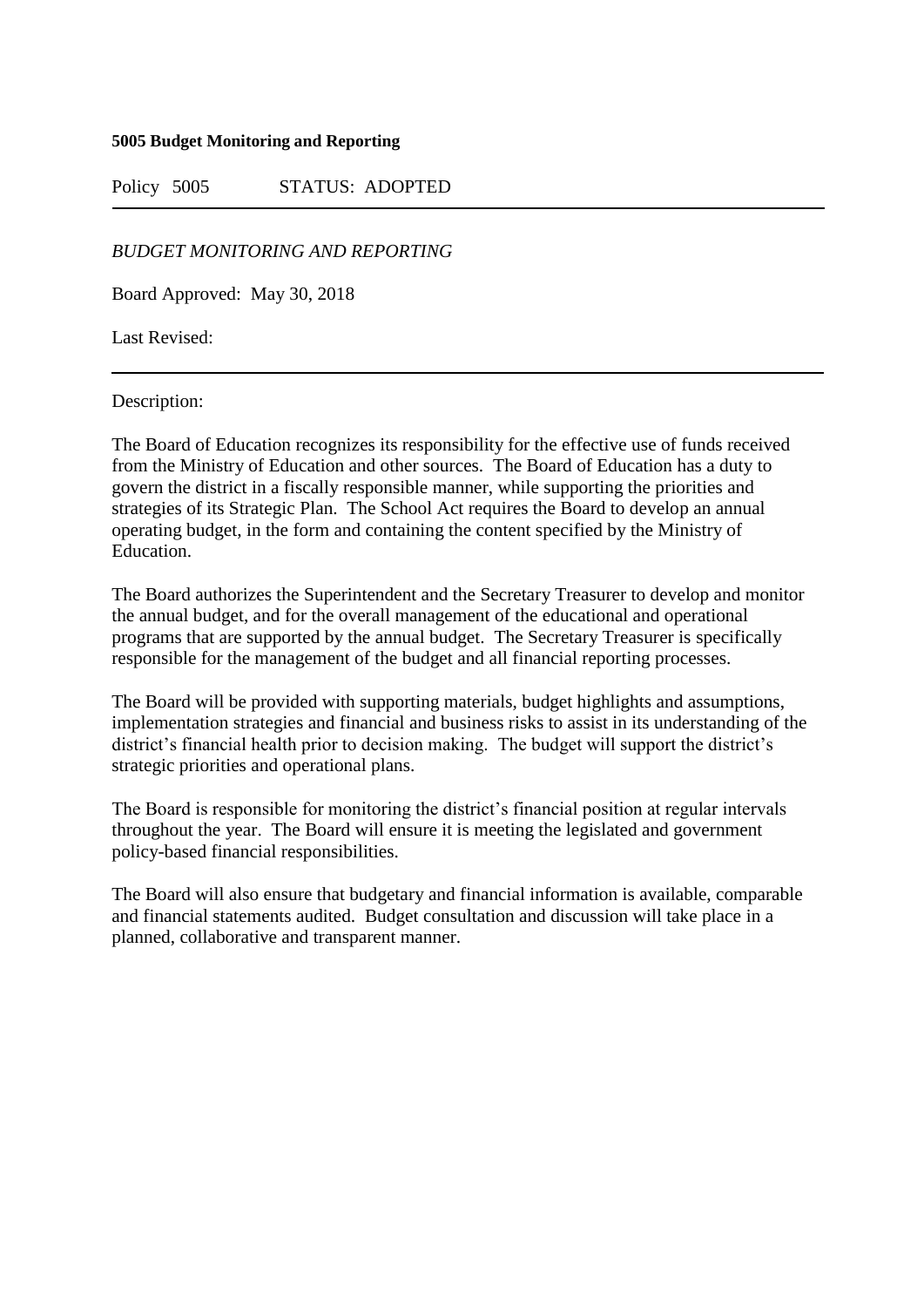### *Budget Monitoring and Reporting*

Board Approved: May 30, 2018

Last Revised:

Description:

District Staff will report to the Board of Education on matters related to the preparation and monitoring of the district's annual budget. An accompanying discussion and analysis will be provided, as necessary, to fully communicate financial position, assumptions and key risks.

Reports will be accurate, understandable and presented in a timely manner as follows:

## **Quarterly Financial Reports:**

- Actual results will be compared with trended budget amounts;
- Significant variances between the trended budget and actuals, including all significant revenues and expenses, will be clarified;
- Status reports for significant capital projects will outline progress on spending relative to budget, achievement of key milestones and risks related to delivering the project on time, on-budget and to identified project specifications;
- Changes to capital allocations/asset, unspent capital balances and accumulated operating surplus/deficit;
- Annual updates will be provided to the Board on local and capital reserves.

#### **Budget Assumptions:**

All plans, assumptions, implementation plans and risks shall be fully disclosed with the Board prior to the Board approving budgets. These plans, assumptions, and related risks should:

- Be disclosed in budget documents;
- Focus on planned changes from the previous school year; and
- Be realistic and consistent with the school district's vision, priorities and goals, as outlined in the Strategic Plan.

At a minimum, these disclosures should include:

- Key budget assumptions, such as student enrolments, grant rate increases, salary increases, and inflation rates;
- Financial and business risks, such as increases in interest rates and increases in fuel prices; and
- Specific strategies explaining how the budget supports the school district's strategic plan.

# **Budgetary Controls**

- Clearly defined managerial responsibilities, whereby,
	- o Department Managers and Principals regularly monitor, analyze and provide feedback on variances; and